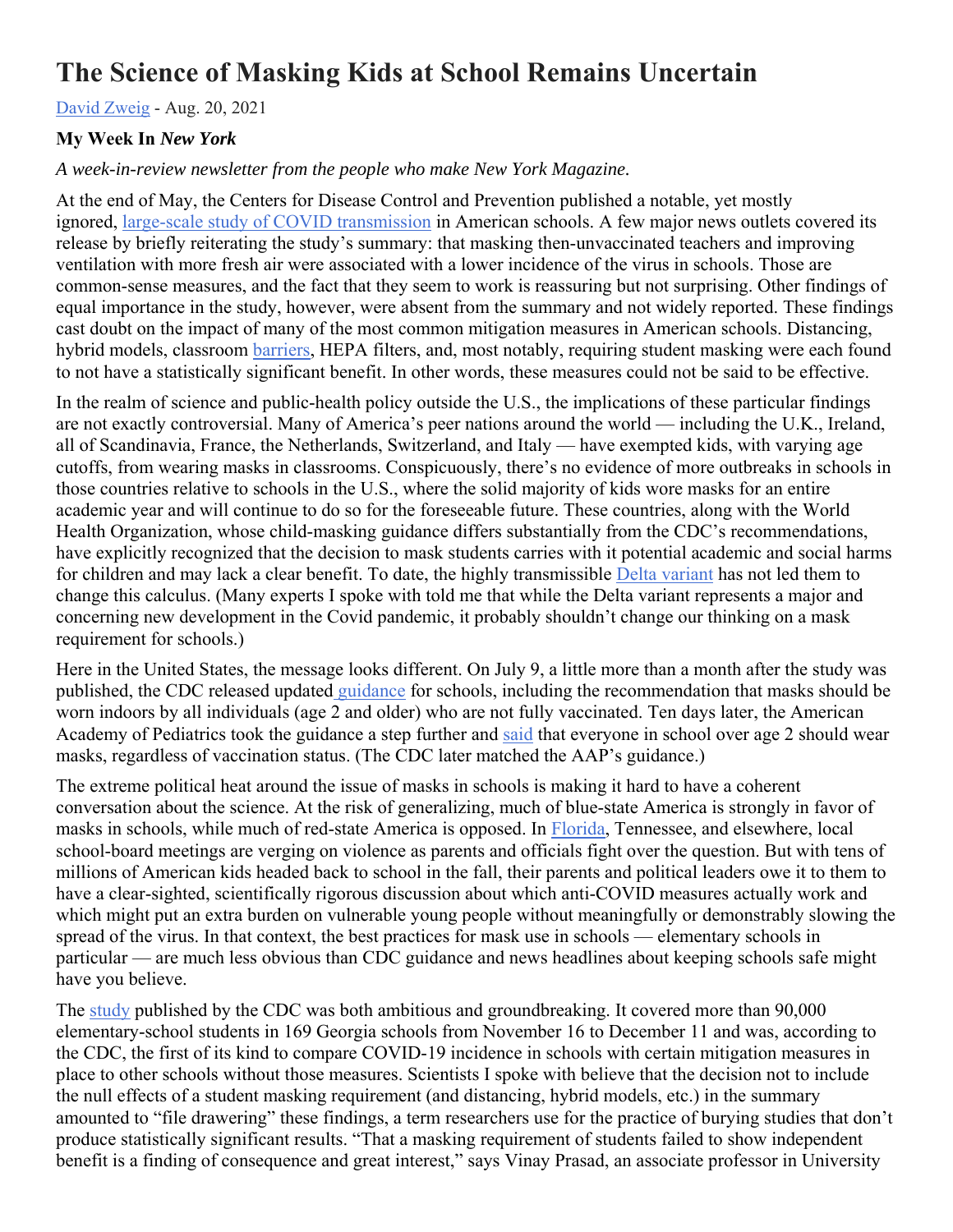of California, San Francisco's Department of Epidemiology and Biostatistics. "It should have been included in the summary." "The summary gives the impression that only masking of staff was studied," says Tracy Hoeg, an epidemiologist and the senior author of a separate CDC study on COVID-19 transmission in schools, "when in reality there was this additional important detection about a student-masking requirement not having a statistical impact."

After the CDC and the American Academy of Pediatrics issued their student-mask guidance last month, I contacted both organizations asking for the evidence or underlying data upon which they had based their recommendations. The AAP did not respond to multiple requests. The CDC press office replied that since children under 12 cannot be vaccinated, the agency "recommends schools do universal masking" and included links to unrelated materials on vaccines and a recent outbreak among adults. Over the course of several weeks, I also corresponded with many experts — epidemiologists, infectious-disease specialists, an immunologist, pediatricians, and a physician publicly active in matters relating to COVID — asking for the best evidence they were aware of that mask requirements on students were effective. Nobody was able to find a data set as robust as the Georgia results — that is, a large cohort study directly looking at the effects of a mask requirement. (The closest is a study published in *Science*, based on a Facebook survey, that was suggestive but not conclusive of a marginal benefit of student masking.)

"A year ago, I said, 'Masks are not the end of the world; why not just wear a mask?'" Elissa Schechter-Perkins, the director of Emergency Medicine Infectious Disease Management at Boston Medical Center, told me. "But the world has changed, there are real downsides to masking children for this long, with no known end date, and without any clear upside." She continued, "I'm not aware of any studies that show conclusively that kids wearing masks in schools has any effect on their own morbidity or mortality or on the hospitalization or death rate in the community around them."

Schechter-Perkins is just one of a number of top experts calling for this type of discussion — and raising questions about the CDC's recent recommendations and what has become accepted conventional knowledge. "We lack credible evidence for benefits of masking kids aged 2 to 5, despite what the American Academy of Pediatrics says," Jeffrey Flier, former dean of Harvard Medical School, wrote recently. While there are models, and simulations on mannequins with masks, "mechanistic studies are incapable of anticipating and tallying the effects that emerge when real people are asked to do real things in the real world," Vinay Prasad of UCSF wrote in a critique of the CDC's child masking recommendation. "The CDC cannot 'follow the science' because there is no relevant science."

This question of "relevant science" is what makes the Georgia study worth careful consideration. Over and over, studies and reports on children in schools with low transmission rates claim in their summaries that masking students helped keep transmission down. But looking at the underlying data in these studies, masks were always required or widely worn, and implemented in concert with a variety of other interventions, such as increased ventilation. Without a comparison group that didn't require student masking, it's difficult or impossible to isolate the effect of masks. (This is the error made by Duke University researchers who wrote a report about North Carolina schools, later summarized in a New York *Times* opinion piece.) I reviewed 17 different studies cited by the CDC in its K-12 guidance as evidence that masks on students are effective, and not one study looked at student mask use in isolation from other mitigation measures, or against a control. Some even demonstrated that no student masking correlated with low transmission.

Children are less likely to have severe disease from SARS-CoV-2, and when infected less likely to be symptomatic, which correlates with lower contagiousness. Those facts alone may account for part of the reason why the Georgia study found no clear benefit for a masking requirement for kids in schools. Though the CDC says that layered mitigation in schools is effective, without studying each of the layers individually, it cannot know which of those measures work, and to what degree, and which don't. For example, several experts told me, it's entirely possible that open windows or fresh-air ventilation accounts for nearly all the mitigation benefit in a classroom and other "layered" interventions may contribute only a marginal benefit or none at all.

While masks offer some protection for adults in many environments, as the adage in pediatrics goes, children are not little adults. Medicine is littered with examples of adult interventions that don't translate to children. For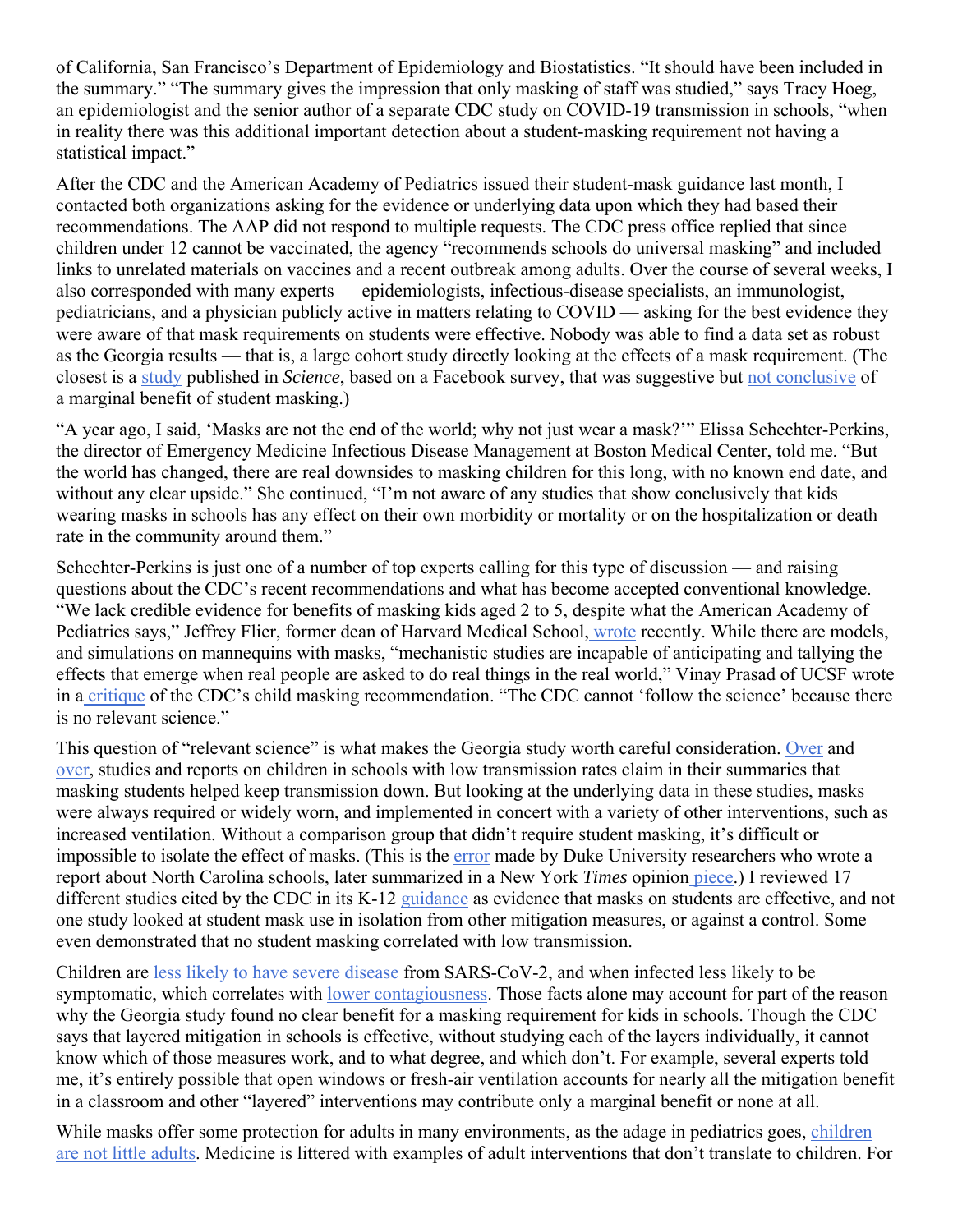many years, kids were given certain migraine medications based on adult studies. It wasn't until 2017, when a trial *with a control group* found that kids on this medication did no better than placebo, that the practice was stopped. A difference between the effectiveness of requiring masks on children in schools and adults in other environments would not be a surprising finding. This may, in part, explain why the CDC's study did not find a statistically significant benefit in elementary-age kids but did see a benefit in unvaccinated teachers, said Prasad of UCSF.

It's also important to underline that just because the Georgia study did not find a statistically significant benefit doesn't mean that a larger, more statistically powerful study might not find one, said Hoeg, the epidemiologist. But since this study had 90,000 students, then the question becomes: If you need 500,000 or 1 million people to find a benefit, how marginal is that benefit?

Many people may surmise that even if there's not conclusive evidence, it's still likely that masking kids in schools helps. But not all masks are created equal. A list of public-health notables, including Michael Osterholm, an epidemiologist and former COVID-19 adviser to Joe Biden, and Scott Gottlieb, the former commissioner of the FDA, have publicly noted the limited effectiveness of cloth masks. Celine Gounder, an infectious-disease epidemiologist at NYU, who also advised Biden's transition team on COVID-19 policy, recently tweeted a chart that showed when cloth masks are worn by both the source and receiver they provide just an estimated 27 minutes of protection from an infectious dose of the SARS-CoV-2 virus. Higher-grade N95s, or KN95s, the Chinese equivalent, offer more protection, but are also much harder to tolerate over extended periods of time. Three physicians I talked with considered the idea of children wearing them all day at school — suggested recently by an aerosol scientist in the *Times* — "laughable," "cruel," and "unrealistic, because most adults can barely handle an N95 for even short durations," since they are so uncomfortable.

While the protective value of a mask mandate for children in school seems, at best, uncertain, experts have concerns about the potential downsides of them in a learning environment.

"Mask-wearing among children is generally considered a low-risk mitigation strategy; however, the negatives are not zero, especially for young children," said Lloyd Fisher, the president of the Massachusetts chapter of the American Academy of Pediatrics. "It is important for children to see facial expressions of their peers and the adults around them in order to learn social cues and understand how to read emotions." Some children with special needs, for example those with articulation delays, may be most affected, he suggested. Fisher stressed his opinions are not to be perceived as contradicting AAP's stance for universal masking of students but said he wanted to discuss some of the potential harms and the importance of using evidence and data to drive decisions on when to eliminate mask usage.

"There are very good reasons that the World Health Organization has repeatedly affirmed their guidance for children under 6 to not wear masks," said a pediatrician who has both state and national leadership roles in the AAP but who wished to remain anonymous because they did not want to jeopardize their roles in the organization. "Reading faces is critical for social emotional learning. And all children are actively learning language the first five years of life, for which seeing faces is foundational," the pediatrician said.

One troubling aspect of the CDC and AAP's guidance for masking children in school, nearly every expert I interviewed said, is that it has no endpoint or specific metrics. When asked when kids can remove masks in school, CDC director Rochelle Walensky said, "If our children are vaccinated, we have full vaccination in schools, we have full vaccination in teachers, we have disease rates that are low — I think then we can start thinking about how we can loosen up." In practical terms, this seems to translate to the distant future. Likely a percentage of teachers will not get vaccinated. And estimates are that the vaccine for kids ages 5 to 11 may not be approved for emergency use until the winter or later. When an EUA does come, a significant percentage of parents won't vaccinate their kids. By Walensky's criteria, children may be in masks for years at school.

Several doctors I spoke with pointed out that the best way to shield children from COVID-19 exposure is through adult vaccination. "Our most effective way of protecting everyone, students and school staff alike, is by vaccinating the adults around them," said Westyn Branch-Elliman, an infectious-diseases specialist at Harvard Medical School. Ashish Jha, the dean of Brown University School of Public Health, posted a thread on Twitter explaining that the vaccination rate among children under 12 is the same across the country, which is zero, of